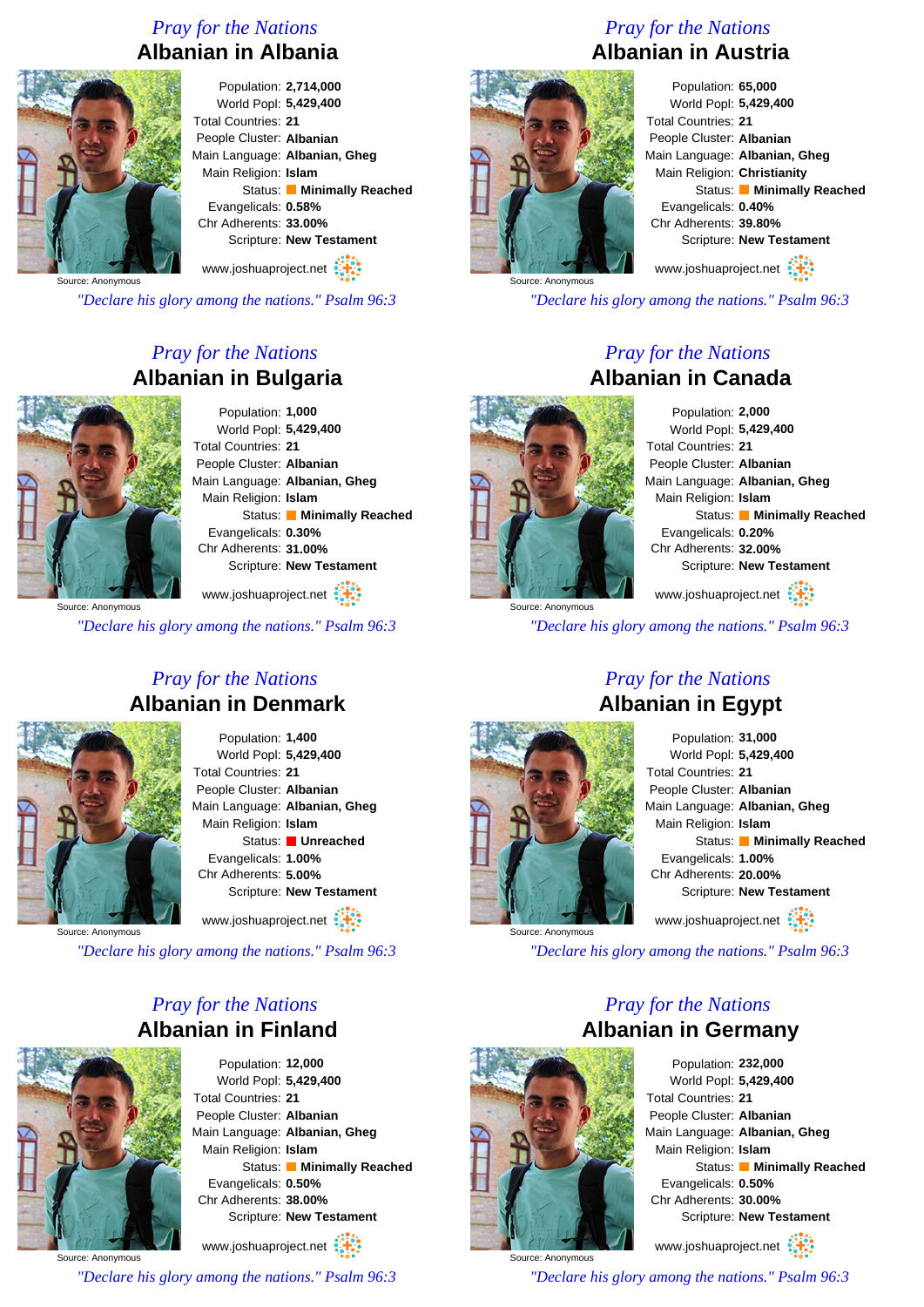## *Pray for the Nations* **Albanian in Greece**



Population: **336,000** World Popl: **5,429,400** Total Countries: **21** People Cluster: **Albanian** Main Language: **Albanian, Gheg** Main Religion: **Islam** Status: **Minimally Reached** Evangelicals: **0.40%** Chr Adherents: **33.00%** Scripture: **New Testament** www.joshuaproject.net

Source: Anonymous

*"Declare his glory among the nations." Psalm 96:3*

## *Pray for the Nations* **Albanian in Montenegro**



Population: **30,000** World Popl: **5,429,400** Total Countries: **21** People Cluster: **Albanian** Main Language: **Albanian, Gheg** Main Religion: **Islam** Status: **Minimally Reached** Evangelicals: **0.20%** Chr Adherents: **31.00%** Scripture: **New Testament**

www.joshuaproject.net

*"Declare his glory among the nations." Psalm 96:3*

## *Pray for the Nations* **Albanian, Macedonian in North Macedonia**



Population: **520,000** World Popl: **520,000** Total Countries: **1** People Cluster: **Albanian** Main Language: **Albanian, Gheg** Main Religion: **Islam** Status: **Unreached** Evangelicals: **0.00%** Chr Adherents: **0.00%** Scripture: **New Testament** www.joshuaproject.net

Source: Adam Jones, Ph.D. - Wikimedia

*"Declare his glory among the nations." Psalm 96:3*

## *Pray for the Nations* **Albanian in Serbia**



Population: **5,300** World Popl: **5,429,400** Total Countries: **21** People Cluster: **Albanian** Main Language: **Albanian, Gheg** Main Religion: **Islam** Status: **Minimally Reached** Evangelicals: **0.20%** Chr Adherents: **31.00%** Scripture: **New Testament**

Source: Anonymous www.joshuaproject.net

*"Declare his glory among the nations." Psalm 96:3*

## *Pray for the Nations* **Albanian in Kosovo**



Population: **1,757,000** World Popl: **5,429,400** Total Countries: **21** People Cluster: **Albanian** Main Language: **Albanian, Gheg** Main Religion: **Islam** Status: **Unreached** Evangelicals: **0.20%** Chr Adherents: **2.00%** Scripture: **New Testament**

www.joshuaproject.net

*"Declare his glory among the nations." Psalm 96:3*

#### *Pray for the Nations* **Albanian in Netherlands**



Source: Anonymous

Population: **600** World Popl: **5,429,400** Total Countries: **21** People Cluster: **Albanian** Main Language: **Albanian, Gheg** Main Religion: **Islam** Status: **Unreached** Evangelicals: **1.00%** Chr Adherents: **2.00%** Scripture: **New Testament**

www.joshuaproject.net

*"Declare his glory among the nations." Psalm 96:3*



Source: Anonymous

#### *Pray for the Nations* **Albanian in Norway**

| Population: 11,000            |
|-------------------------------|
| World Popl: 5,429,400         |
| <b>Total Countries: 21</b>    |
| People Cluster: Albanian      |
| Main Language: Albanian, Gheg |
| Main Religion: Islam          |
| Status: Minimally Reached     |
| Evangelicals: 2.00%           |
| Chr Adherents: 30.00%         |
| Scripture: New Testament      |
| www.joshuaproject.net         |

*"Declare his glory among the nations." Psalm 96:3*

## *Pray for the Nations* **Albanian in Slovenia**



Population: **6,400** World Popl: **5,429,400** Total Countries: **21** People Cluster: **Albanian** Main Language: **Albanian, Gheg** Main Religion: **Islam** Status: **Minimally Reached** Evangelicals: **0.50%** Chr Adherents: **30.00%** Scripture: **New Testament** www.joshuaproject.net

*"Declare his glory among the nations." Psalm 96:3*